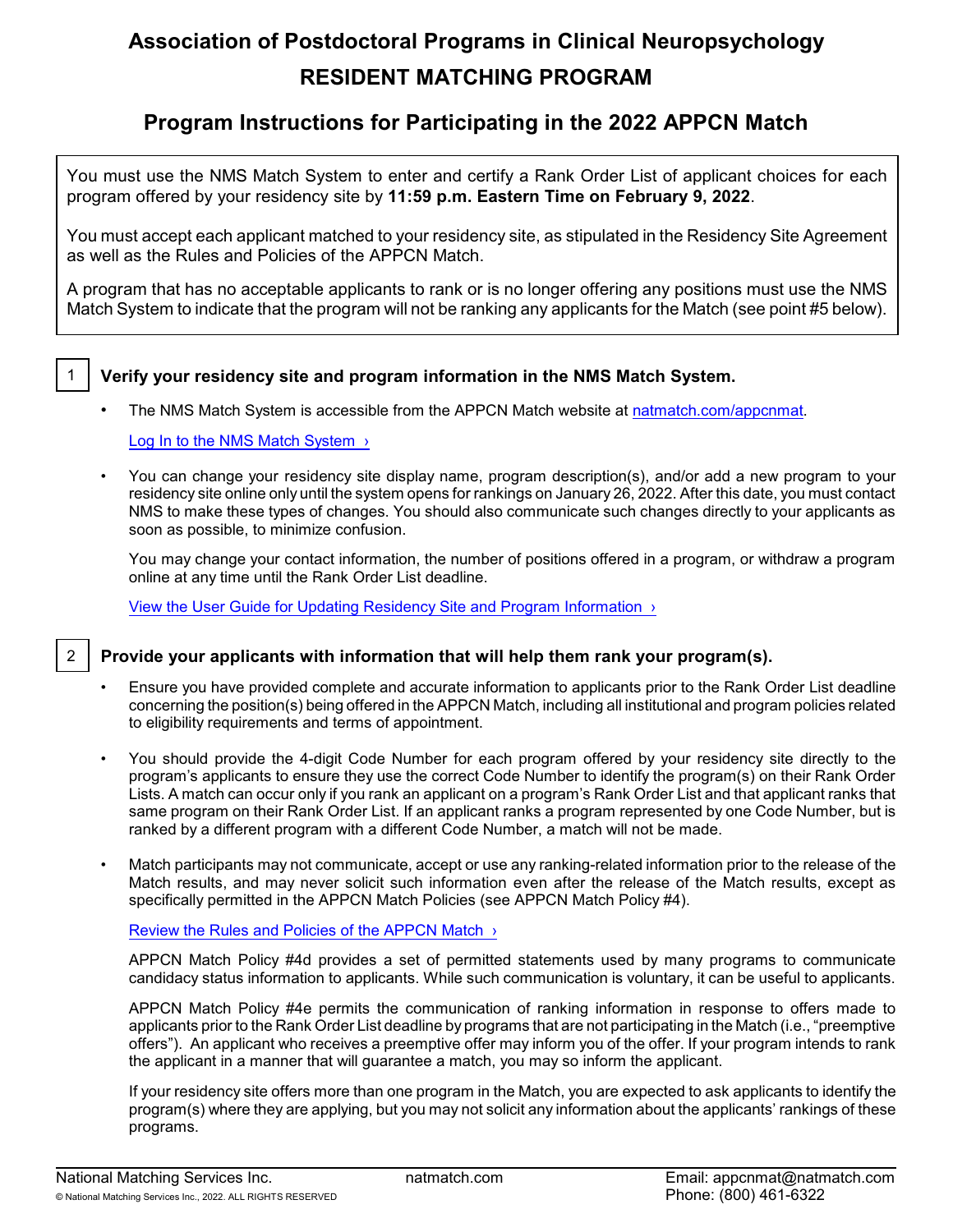• Use the List of Registered Applicants accessible in the NMS Match System to confirm that each applicant you wish to rank is registered for the APPCN Match, and to obtain the applicant's 5-digit Match Code Number. If an applicant is not on the list, encourage the applicant to register for the APPCN Match as soon as possible.

[Access the List of Registered Applicants ›](https://natmatch.com/appcnmat/programs/applications.html#appllist)

#### 3 **Determine your preferences for applicants for each program offered by your residency site.**

• You must prepare a separate Rank Order List of applicants for each program offered in the APPCN Match. For each program, rank applicants according to your true preferences. Rank your most preferred applicant as #1, your next most preferred applicant as #2, and so on. Do not consider how any applicant might rank the program when ordering your choices.

For programs offering more than one position, you can rank your most preferred applicants, up to the number of positions to be filled, in any order as each of these applicants is effectively considered to be a first choice. For example, if a program has 3 positions, the specific order in which the top 3 applicants are ranked will not matter, as positions are available for all 3 of those applicants. However, the rank numbers you assign to your less preferred applicants (e.g., ranks 4 and onwards) are very significant as they indicate your order of preference for each of these applicants if the program cannot match with all of its most preferred applicants.

You should rank all applicants who are acceptable for the program. By including more applicants on your Rank Order List, you may increase the likelihood of filling all the positions in the program. The program will be matched with the most preferred applicants on the list that rank the program and do not match with programs that the applicants prefer.

Do not rank any applicant that you consider unacceptable. A program can only be matched with applicants that appear on its Rank Order List.

[Learn More About Ranking Strategy ›](https://natmatch.com/appcnmat/programs/strategy.html)

• Residency sites offering more than one program in the Match may find it helpful to use the Reversion feature offered in the Match. A reversion allows the program to move (revert) one or more positions that are left unfilled during the match processing from one program to another, to increase the likelihood of filling all positions at the residency site.

[View Information, Examples, and Instructions for Using Reversions ›](https://natmatch.com/appcnmat/programs/reversions.html)

• Most programs will submit only one Rank Order List in order to match with the most desirable applicants. However, if a program has special requirements (e.g., a need to match with a particular mix or distribution of applicants with specific characteristics), those requirements may be satisfied by submitting multiple Rank Order Lists for a single program.

[View Information, Examples, and Instructions for Submitting Multiple Lists ›](https://natmatch.com/appcnmat/programs/multiplelists.html)

• If your program has special requirements that you do not know how to address in the APPCN Match, please contact NMS to discuss your situation as soon as possible before the Rank Order List deadline. Special requests that are not discussed with NMS until just before the Rank Order List deadline are more difficult to accommodate.

#### 4 **Enter and certify your Rank Order List(s) in the NMS Match System by 11:59 p.m. Eastern Time on February 9, 2022.**

- The NMS Match System opens for the entry of rankings on January 26, 2022.
- In the Rankings section of the NMS Match System, search for and add applicants to each program's Rank Order List in order of your true preferences. Ensure that the applicant's name and 5-digit Code Number shown on the Rank Order List are correct for each applicant you rank.

If your program has a relatively long list of choices (more than 25) that can be provided in a comma-separated file (.csv), you may find it easier to import a file of rankings, rather than searching for and adding applicants individually.

[View the User Guide for Entering Your Rankings ›](https://natmatch.com/appcnmat/programs/rankings-guide.html#enter)

• If an applicant you intend to rank is currently withdrawn, you should leave the withdrawn applicant on your Rank Order List. If the applicant is reinstated prior to the deadline, that ranking will be used in the Match. If the applicant remains withdrawn, the Rank Order List will be processed as if you had not ranked the withdrawn applicant. If you need clarification regarding the status of any applicant in the Match, contact the applicant directly.